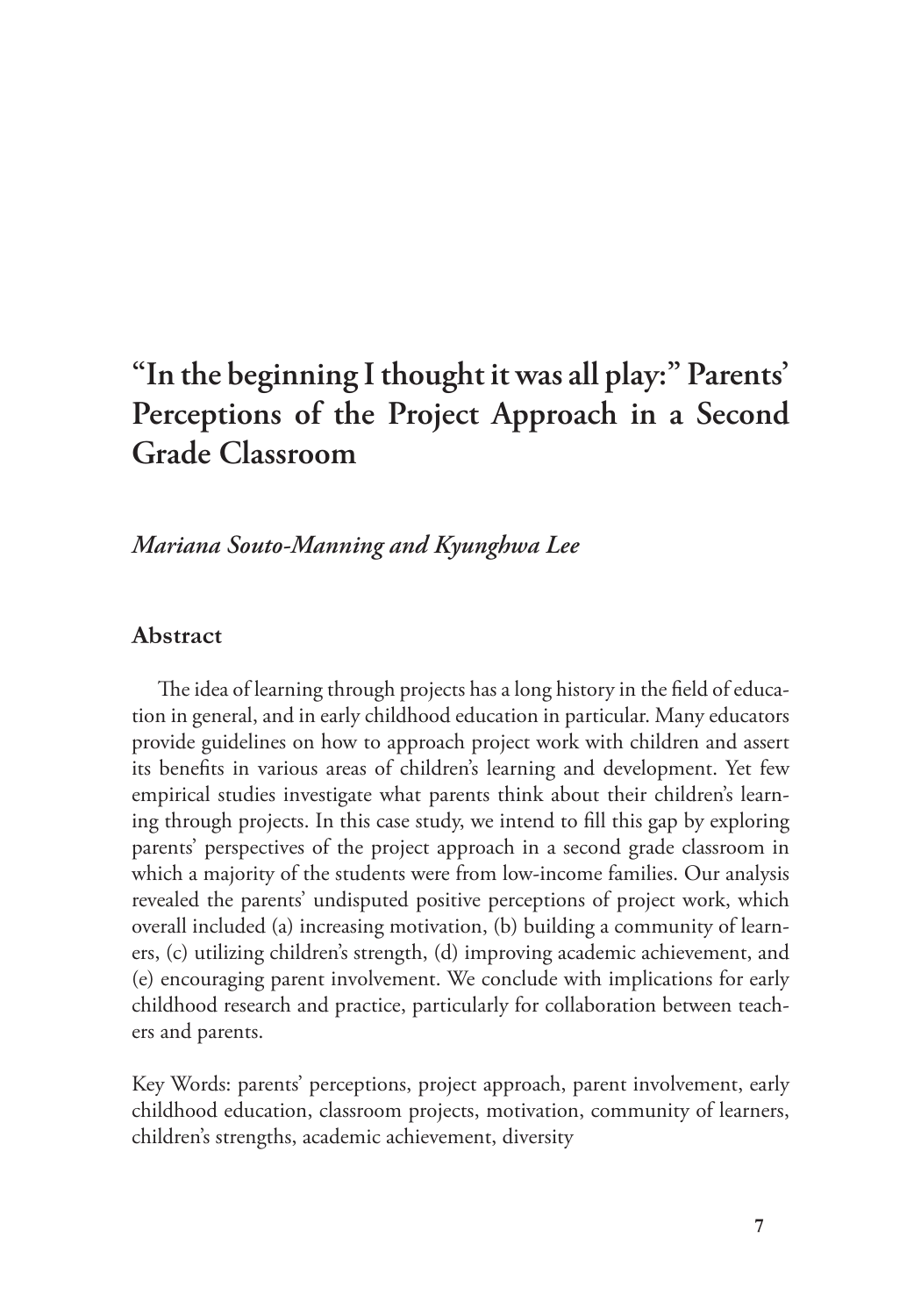# **Introduction**

In this article we report our collaborative inquiry into the perspectives of a group of parents regarding their children's learning through projects. Many parents in a second grade classroom where Mariana taught echoed what Cedric's father summarized in one sentence: "In the beginning I thought it was all play." (Note: All names of children and the school, except for the classroom teacher who is the first author of this manuscript, are pseudonyms.) The parents initially thought project work was "all play;" parents and students resisted when first implementing the project approach in this early primary grade classroom. Parents were used to having lengthy homework packets sent home daily, or at least weekly, and consequently asked for more homework. Students were used to sitting and doing desk work without having to be involved in problem solving/situated learning experiences, and they asked when they were going to learn real math with math textbooks. It was indeed more work for students to investigate and find answers to real-life questions than to complete mere paper and pencil tasks. Parents were used to watching their children finish pages of homework as opposed to going to the library or to the park to investigate the habitat of ants, for example.

As time went by, doubts and questions about project work faded. Doing projects that interested them, students often expressed their excitement about the learning that was going on inside and outside the classroom. Parents and siblings knew what was going on in the classroom as the students shared the questions they were pursuing and engaged their families in dinnertime conversations. Yet, we wondered how these parents came to see their children's learning through projects and decided to explore it together.

#### **Framework**

A project is an in-depth investigation of a topic in which "children's ideas, questions, theories, predictions, and interests are major determinants of the experiences provided and the work accomplished" (Katz & Chard, 2000, p. 5). Learning through projects is not a new idea. It was advocated during the Progressive Education Movement in the United States. Kilpatrick's (1918) article, "The Project Method," attested to this historical root. He articulated that a project as "the hearty purposeful act" (p. 320) could be used to actualize the ideal that "education is life" (p. 320), not a mere preparation for later life. He argued that educational experience should have a resemblance to the worthy life, which consists of the "purposive activity" (p. 322). Although the project method is similar to the Bank Street model (Katz & Chard, 1998, 2000), this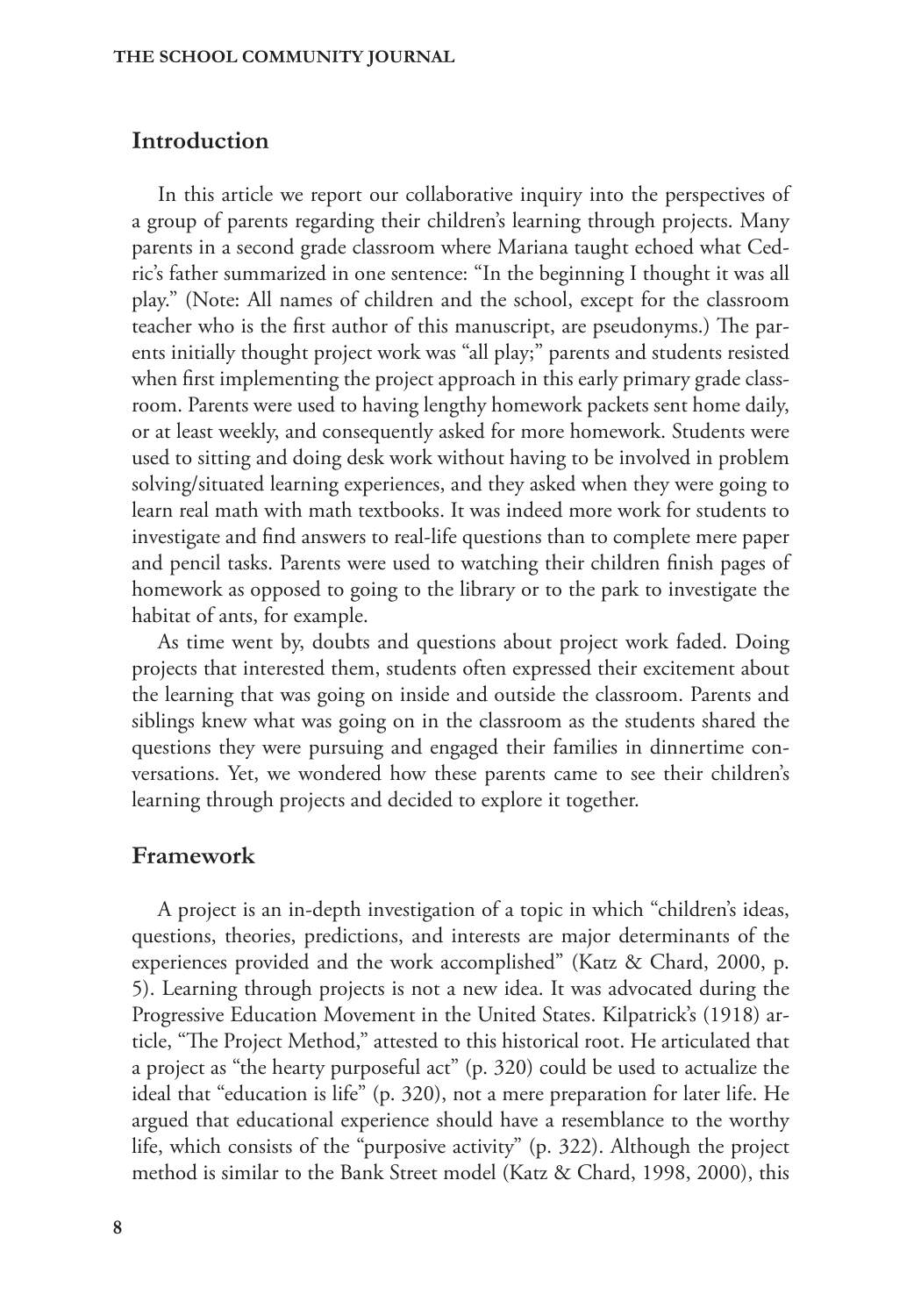idea was most extensively used in early childhood classrooms in other countries, such as the British Infant Schools in the 1960s and 1970s (Helm & Katz, 2001) and Reggio Emilia schools in Italy that received international recognition in the past decade (Edwards, Gandini, & Forman, 1993, 1998).

The project approach "refers to a way of teaching and learning as well as the content of what is taught and learned" (Katz & Chard, 1989, p. 3). As a way of teaching and learning, it requires a teacher who encourages children's active participation in their own learning through interaction with the environment, including people and objects, in personally meaningful ways. The content is "usually drawn from the world that is familiar to the children"  $(p. 3)$ . This approach "is designed to help young children make deeper and fuller sense of events and phenomena in their own environment" (Katz, 1998, p. 28). Children work individually, in small groups, or as a whole class. During projects, children strive to find answers to questions conceived by themselves or in collaboration with their teachers. The goal of project work is to explore and learn more about a topic, not necessarily to find the right answer (Katz, 1994; Shalaway, 1997).

Gordon and Browne (2004) argued that projects are "the epitome of an integrated curriculum" (p. 398). The topic of a project is an authentic experience that children can research directly instead of relying solely on secondary sources through library research. Helm and Katz (2001) argued that while topics of interest to children need to be the heart of projects, not every interest of children is equally worthy of the time and effort implicated in high-quality projects. Topics should allow children to understand their own experience and environment deeply, to strengthen their disposition to investigate phenomena worthy of attention, to apply various skills, and to develop an understanding about various media applicable to their work. Projects encompass three phases: planning and getting started, investigating, and culminating and debriefing (Katz & Chard, 1989, 2000).

## **Methods**

## **Setting**

#### **The School**

The school, Atlanta Highway Elementary School, is located in Kimberly County, Northeast Georgia. Although the county is a semi-urban area with a population of approximately 100,000, it has problems comparable to metropolitan Atlanta's (e.g., homicides, robberies, unemployment, high free and reduced lunch rates in schools). The school served 420 students from Pre-Kindergarten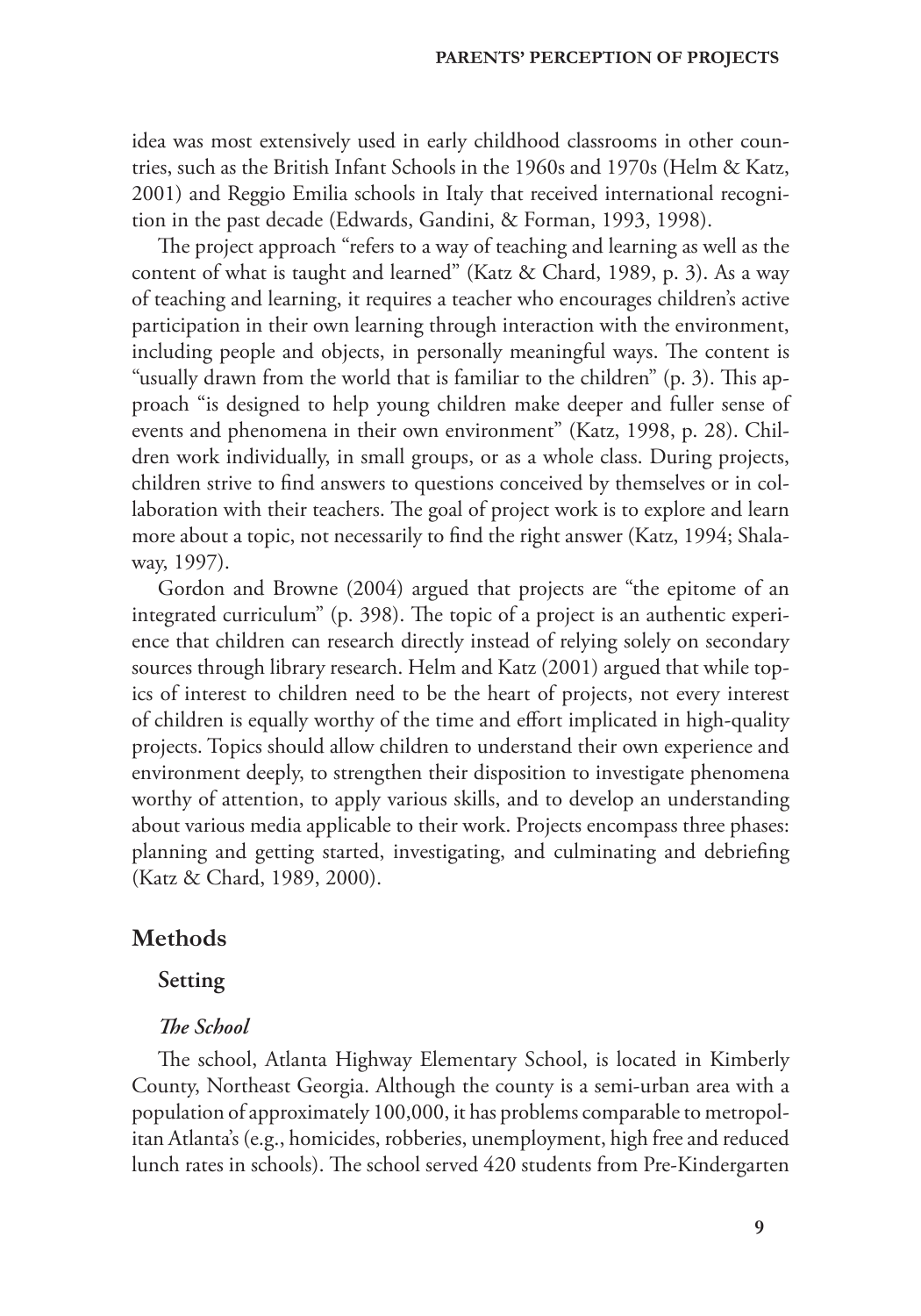to  $5<sup>th</sup>$  grade. The student population was made up of African-American (60%), Caucasian (23%), Latino (12%), Asian (4%), and multi-racial students (1%). Three-fourths of the students at the school were economically disadvantaged as defined by the *No Child Left Behind* legislation (U. S. Department of Education, 2005). Approximately 8% of the students were speaking English as a second language, and 16% were students with special needs.

#### *The Classroom*

The classroom was one of the three second grade classrooms at Atlanta Highway Elementary School. Among 22 students, 8 were boys, and 14 were girls. Seven students were African-Americans (32%), six were Latinos (27%), six were Caucasians (27%), and three were Asians (14%). Sixteen students (73%) received free and reduced lunch. Five students received ESOL services, six were in gifted programs, and three in special education.

## **Classroom Projects**

Throughout the year, the students were engaged in several projects including topics such as our bodies, our neighborhood, seeds and plants, and ladybugs. In order to help readers have some sense of how the students learned through projects, we provide in this section a brief description of a project on the animals living on school grounds that Mariana did with the students. This particular project, which lasted about one month, began with a class discussion of what the students knew about these animals (e.g. ants, fish, birds)—what they were, where they lived, and why they lived where they did. Mariana and the students came up with questions, such as "What kinds of animals live on the school grounds?" "What do they eat?" "Why do they live on the school grounds?" "Where do they [usually] live?" Then the students went out, observed, took notes, and drew pictures of those animals. The class also invited a naturalist into class and interviewed her. The students built little models of different animal habitats, such as ant and fish habitats. Throughout the project, Mariana and the students were continuously engaged in conversations about what they were learning, and as they did, more questions arose. The recurrent problem-posing, dialogue, and problem-solving, as in democratic pedagogy (Freire, 1970), was an integral part of each project. Mariana and the students read about these animals using various resources and wrote reports about them. The students also walked parents through the process before presenting their first project findings. Finally at the end, the class invited families and peers and presented findings. This project addressed many state curriculum standards, such as reading non-fiction books and websites, engaging in descriptive writing, learning about habitats, estimating, counting, and measuring. The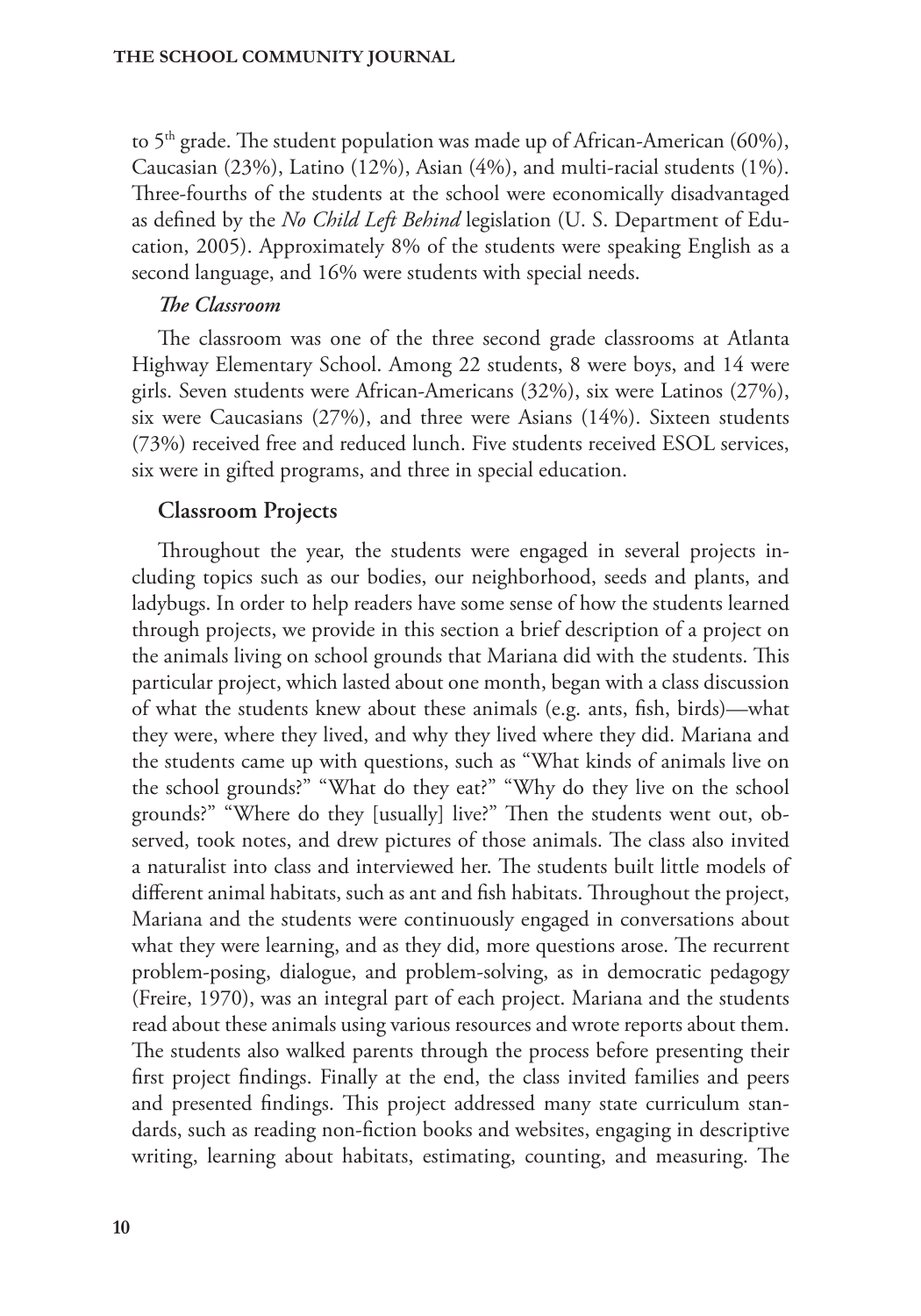students learned and applied these new skills and knowledge in the natural course of their investigations (Schuler, 2000).

## **Data Collection**

Although Mariana (as the classroom teacher) was curious about how the parents viewed each project, she decided to wait until she was no longer teaching any of these children to follow up. She was aware of the risks the parents would be taking in providing honest feedback to their children's teacher. As summer vacation approached, she wrote a letter to the parents explaining that she would be on leave the following year to work on her doctorate degree. She told them that she would love to have them be part of her future research, and if they wanted to do so, they should give her their contact information. Of the 22 families, 19 returned contact information, although all of them responded to her inquiry: one parent said she really enjoyed keeping in touch, but did not have time to fit anything else in the day; another was moving back to Mexico; the other was moving to a neighboring school district and did not have the new address at the time.

When we started our collaboration, we found that parents' perspectives of the project approach had been rarely examined. We decided to work on remedying these omissions by initially getting feedback from the parents of Mariana's former students. We drafted a simple questionnaire-style letter and mailed it to the 19 parents in June 2004, one year after Mariana had taught the children. Atlanta Highway Elementary School has a high rate of transience, with families moving frequently. We learned that about one-fifth of Mariana's students' families had moved within a year. Four letters came back undeliverable. Out of the 15 questionnaires delivered, we received 12 in return, including 9 letters with consent forms. We used these 9 letters for our analysis in this paper.

This sample group includes the parents of three boys and six girls. Racially, we had three African Americans (33%), three Caucasians (33%), two Latinos  $(22%)$ , and one Asian  $(11%)$  represented. The sample also included parents of three gifted students, two ESOL students, and two students receiving special education services. Three-fourths of the students in the sample group received free and reduced lunch. Interestingly, the sample closely resembles the make up of the whole class in many aspects.

In the letter sent to the parents, we wrote a text that would not suggest any positive or negative values of the project approach. We asked for the parents' perceptions in an open-ended manner as opposed to inquiries about the effectiveness of the project approach. A copy of the letter is in Figure 1.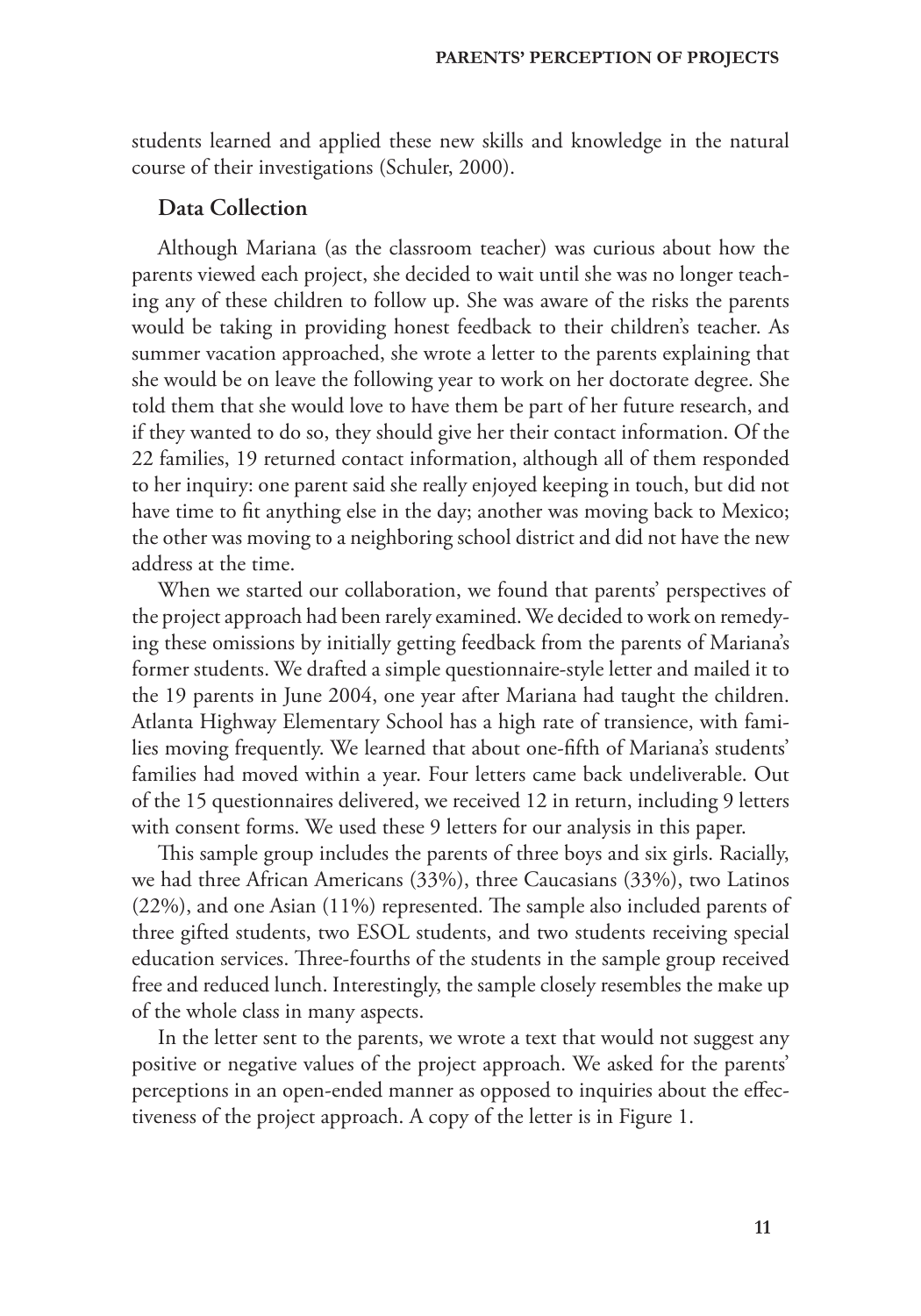#### **Figure 1. Survey Letter to Parents**

#### Dear Parent,

Hi! I hope all is well with you and your family. I am writing to ask for your help. I am trying to find out the impact of different teaching strategies I used in my classroom. As you are your child's primary teacher, your feedback is very important. Please take the time and answer the one question below. Then, return these sheets to me by using the self-addressed and stamped envelope enclosed. Thank you for your time, and I look forward to hearing from you soon!

Mariana Manning

One of the teaching strategies I used in my classroom was the use of projects. Tell me how you perceived the use of this approach with your child.



As indicated in the letter, a self-addressed and stamped envelope was enclosed for the parents' convenience. Permission forms were also enclosed to be signed by the parents. A Spanish version on the reverse of the English language letter was sent to Spanish-speaking parents. Spanish answers were translated into English. Data gathered consisted of a corpus of over 1,000 words.

## **Data Analysis**

We used qualitative data analysis methods by searching for emergent themes and patterns from the data (Bogdan & Biklen, 1992; Glesne & Peshkin, 1992; Lincoln & Guba, 1985). Asking the parents what they thought about project work through an open-ended question and categorizing their answers according to themes kept us "close to [our] gathered data rather than to what [we] may have previously assumed or wished was the case" (Charmaz, 2002, p. 676). Our focus during data analysis was on capturing and understanding these parents' voices as much as we could, rather than looking only for key words that we wanted to find. We read and reread the data to move "from studying concrete realities to rendering a conceptual understanding of them" (Charmaz, p.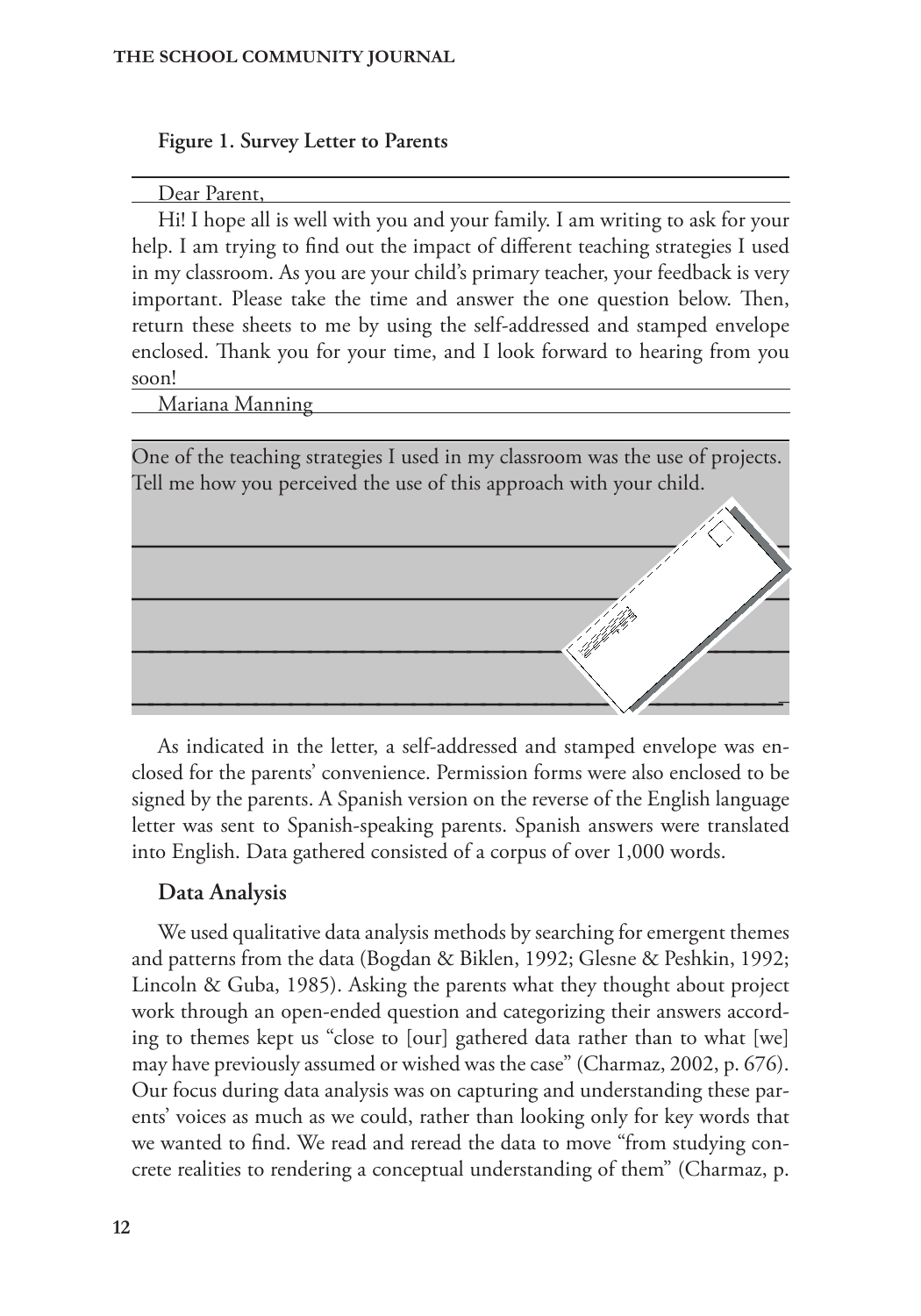675). We coded the data to identify themes. We then re-examined and combined our coding system to come up with five pertinent themes discussed in the following section.

## **Results**

Unlike the initial resistance described earlier, all responses that we received from the nine parents included their overwhelmingly positive reactions to the project approach. Our analysis of these comments revealed five themes related to the advantage of learning through projects: (a) increasing motivation, (b) building a community of learners, (c) utilizing children's strength, (d) improving academic achievement, and (e) encouraging parent involvement. We discuss each of these themes below.

#### **Increasing Motivation**

Cedric is an African-American boy who lived with his father. His mother had moved to another state, and he often talked about this incident as if it was his own fault. Coming from a low-income family, Cedric received free/reduced lunch. While receiving gifted education in mathematics, he was diagnosed with Attention Deficit/Hyperactivity Disorder (ADHD). When asked about the project approach, Cedric's father reported positive changes that occurred in his son's attitude toward learning in school.

In the beginning I thought it was all play. Then Cedric started to get into it. He wasn't in trouble anymore. It was like he had a purpose. He wanted to do all the stuff. He talked about it all the time.

Donaldo, a Latino boy, lived with both his parents. He received gifted services in the areas of mathematics and language arts. He was also in the process of being tested for special education services due to behaviors exhibited in first grade. His mother wrote:

The year before, Donaldo had gotten into lots of trouble at school. His teacher sent us notes about his behavior almost every day. He was bored in class and didn't want to do what the teacher asked him. He read *Harry Potter* while the teacher wanted him to spell words like *hot*, *not*, and *cot*. In second grade Donaldo didn't get in trouble. He liked the projects. He used the computer to do research, just like his father at the university. He liked that a lot. We did, too. We went to school to see the presentations and not to learn about his bad behavior. He was motivated to do well, and he did.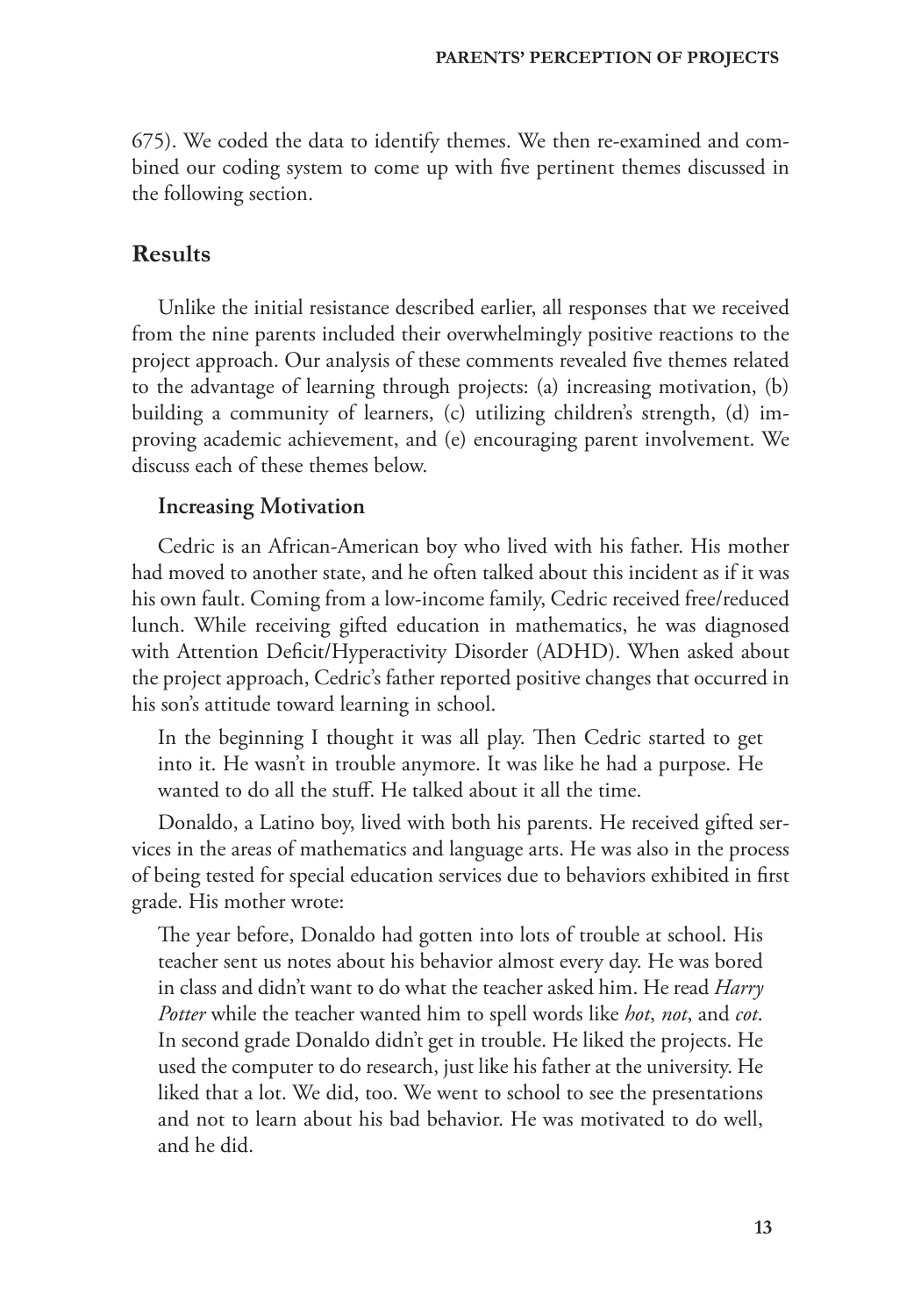According to her mother, Macy displayed such a motivation for learning in the classroom that "she didn't want to go to gifted classes anymore. She wanted to be there all the time. She came home talking about the project. She couldn't stop asking questions about the topic she was exploring." Maria's father also described the influence of project work on attendance: "During second grade, she didn't want to miss a day of school. Not even when she was sick."

# **Building a Community of Learners**

Projects allowed those students who spoke English as a second language to participate in the classroom activities in a personally meaningful manner. Maria, a Latina student, was one year younger than her peers and received ESOL services. Her father wrote about how project work helped Maria's transition to a new school.

Maria was a year younger than the other second graders and had just arrived from Bolivia. Classes had already started and she was nervous. I left her at school and remember she was afraid of not knowing the answer if the teacher asked her something. When we went to pick her up, she was talking to us about the project she was doing. It seemed like she was there forever.

Michael is a Korean boy with an English first name. Arriving in the middle of the school year, he had not only to adapt to a new language, but also to a new culture. His father reported:

Nowadays he [enjoys] his school life more than never before. This is thanks to you and the projects. He liked the projects. When we got here, it was the middle of the year. He wanted a teacher standing and telling him what to do. You were not doing that. Michael started working with the projects. He talked to me and to his mother about [them]. He liked [them]. He learned a lot. The projects you did helped him learn English and feel good in America. He could be part of [the class] since the first week.

Macy is a Caucasian girl from an affluent family. A member of the local country club, she played tennis and piano. She received gifted services in language arts and mathematics and read sixth grade level books. In the quotation above, her mother reported Macy becoming part of a community of learners due to the project approach. Macy's mother detailed positive effects of working with peers of heterogeneous ability: "She made new friends, friends who were not reading at her same reading level. Friends who were not in gifted classes, and [she] learned they had much to teach her. She became a better person."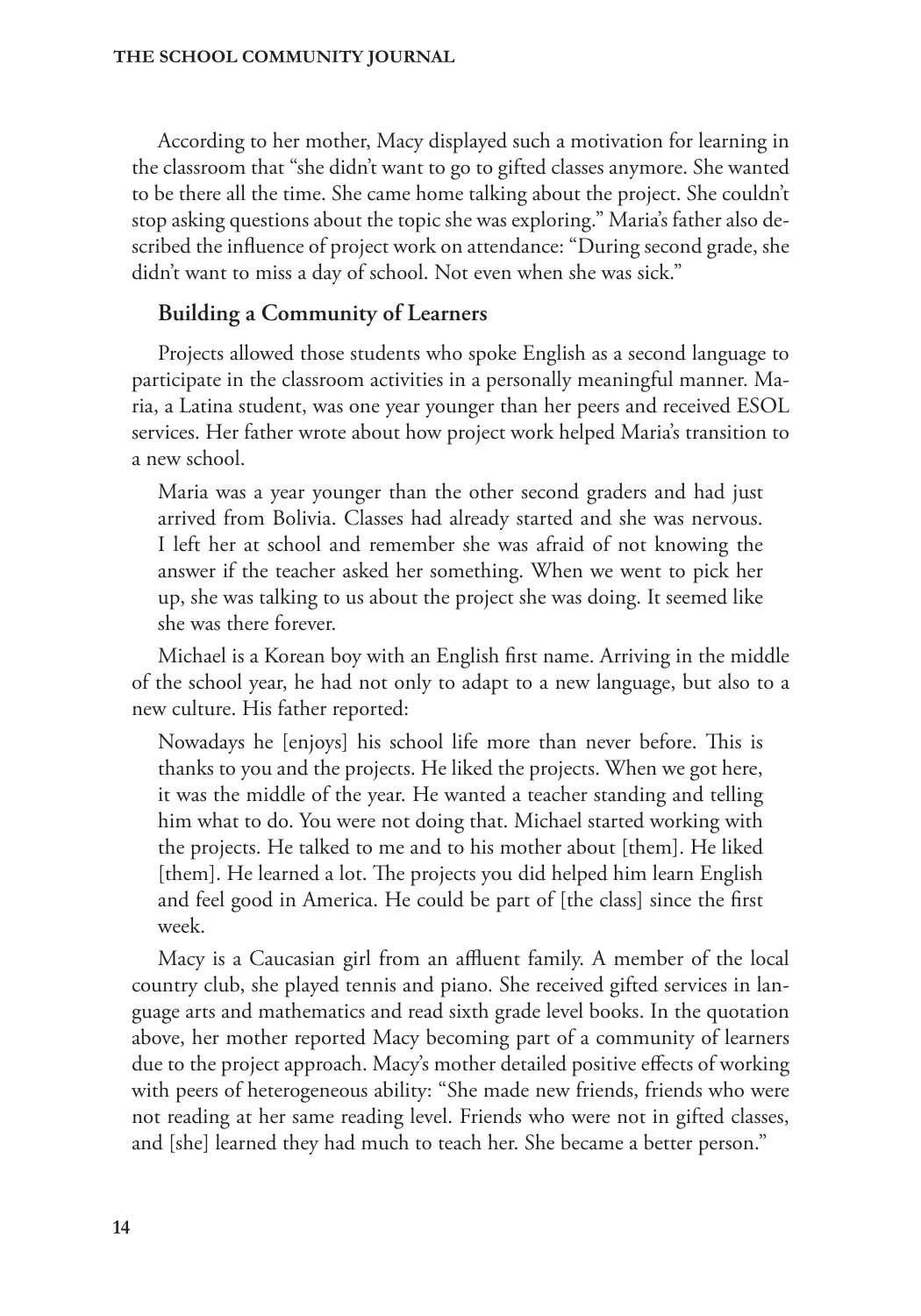Monika, an African American girl diagnosed with Emotional/Behavior Disorders (EBD), often thought that others were better than her and did not like her. Her mother wrote about the influence of doing the projects on Monika's inclusion in the classroom and on her self-esteem:

Projects have done a lot for Monika's self-esteem, heart, and feelings about herself and others. Now she feels she can do it. She can succeed. She is reading now!!! She now likes to read and learn. She now likes school.

As the students' teacher, Mariana was willing to learn about the topics investigated during the projects. Monika's mother noticed this and commented on how the teacher was part of this community of learners: "You learned with the kids."

## **Utilizing Children's Strength**

Three parents reported that the project approach encouraged the children to utilize their strength and prior knowledge. Monika's mother wrote, in an emotional and praising tone, that "[there] will never be another teacher like you who knows children already know stuff, who loves them for who they are." Macy's mother's account focused on how projects helped meet an individual child's need and stretch her own capability: "The projects valued her intelligence. They challenged her, even knowing she reads [like] a sixth-grader and is in second grade."

Kay Lynn, an extremely bright Caucasian girl, was at ease reading and writing but had a hard time in mathematics. Sending her to a private school until the middle of the first grade year, Kay Lynn's mother developed a perception of projects as instructional activities beyond children's comprehension and mastery. In her response, Kay Lynn's mother described how she came to understand that, in fact, the interdisciplinary nature of the project approach encourages children to use their areas of strength to work on challenging areas.

When we visited the school last year and peeked at your class…kids were…learning about mammals, reptiles, and other stuff. At the time I thought it was too much for first graders. They were doing a great job, though. In second grade, I learned that the projects allow children to work at their level, with a purpose. They [were] always engaged. Kay Lynn was studying water environments in such depth. She loved it! I think the projects allowed her to use reading and writing—which she likes—to learn about mathematics, a big struggle.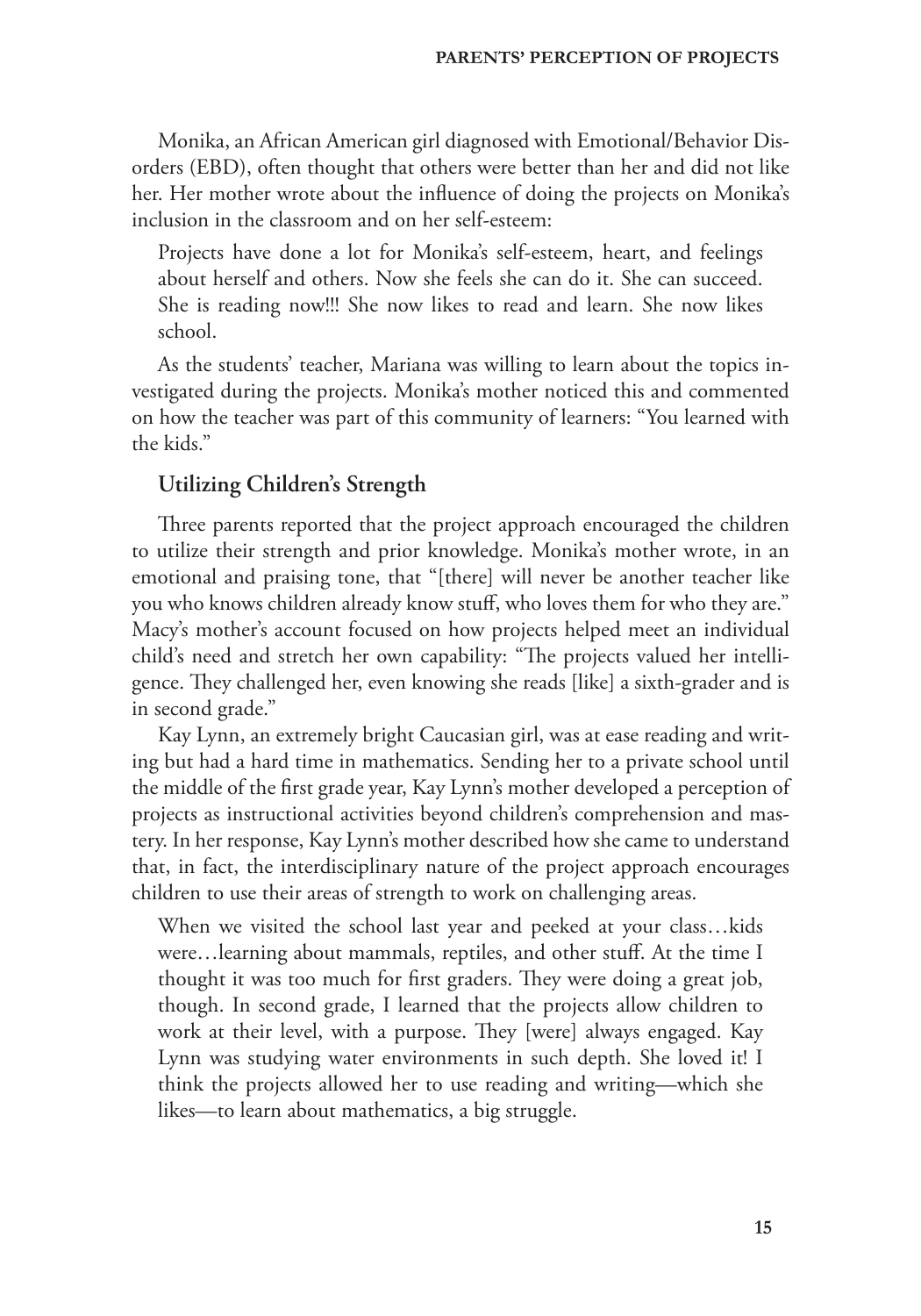#### **Improving Academic Achievement**

In the era of accountability, particularly with the *No Child Left Behind Act*, test results are often considered official measures of success. Testing was another theme that emerged from the parents' comments. Although referring to a variety of different tests (e.g., SAT-9, CRCT, qualifier testing for gifted services), three parents brought up this topic. It is important to note, however, that these parents touched on this issue quite briefly. Cedric's father, for example, added to the end of his response: "when the tests came back, he did good."

Casey's mother was the only one who focused solely on the effect of projects on test scores: "I only have good things to say about the projects, and she did so well in the tests that now she's being tested for gifted!" In contrast to Casey's mother, Tatiauna's mother acknowledged the value of project work in relation to test results but with more appreciation for helping Tatiauna, an African-American girl from a low-income family, make sense of what she learned in school:

Tatiauna liked the projects. She learned about a lot of stuff...The things she was learning in school were making sense. They related to her life. I didn't have time to do this. I work two jobs. Tatiauna did good. She passed the state test to go to the next grade.

#### **Encouraging Parent Involvement**

Some of the ways in which projects contributed to the involvement of parents in their children's learning were conveyed by three parents. Monika's mother wrote: "projects took us to our first library trip, now we go every week…I learned about forests as Monika did." Macy's mother reported that she and her husband "did things together and learned with [Macy] as she was engaged in those projects." Maria's father described how his family was involved in the projects.

We learned with her. Her mother learned English reading…with Maria. I remember when we went to get sand at the park for her to take to school for a project. We spent a long time talking about the animals that lived in the sand and coming up with questions.

All these parents mentioned how they were "learning together" through the projects. The projects allowed the parents and their children to be engaged in learning activities in a non-hierarchical manner.

## **Discussion**

Although none of these parents knew and read literature on the project approach, their comments echo what educators and educational researchers claim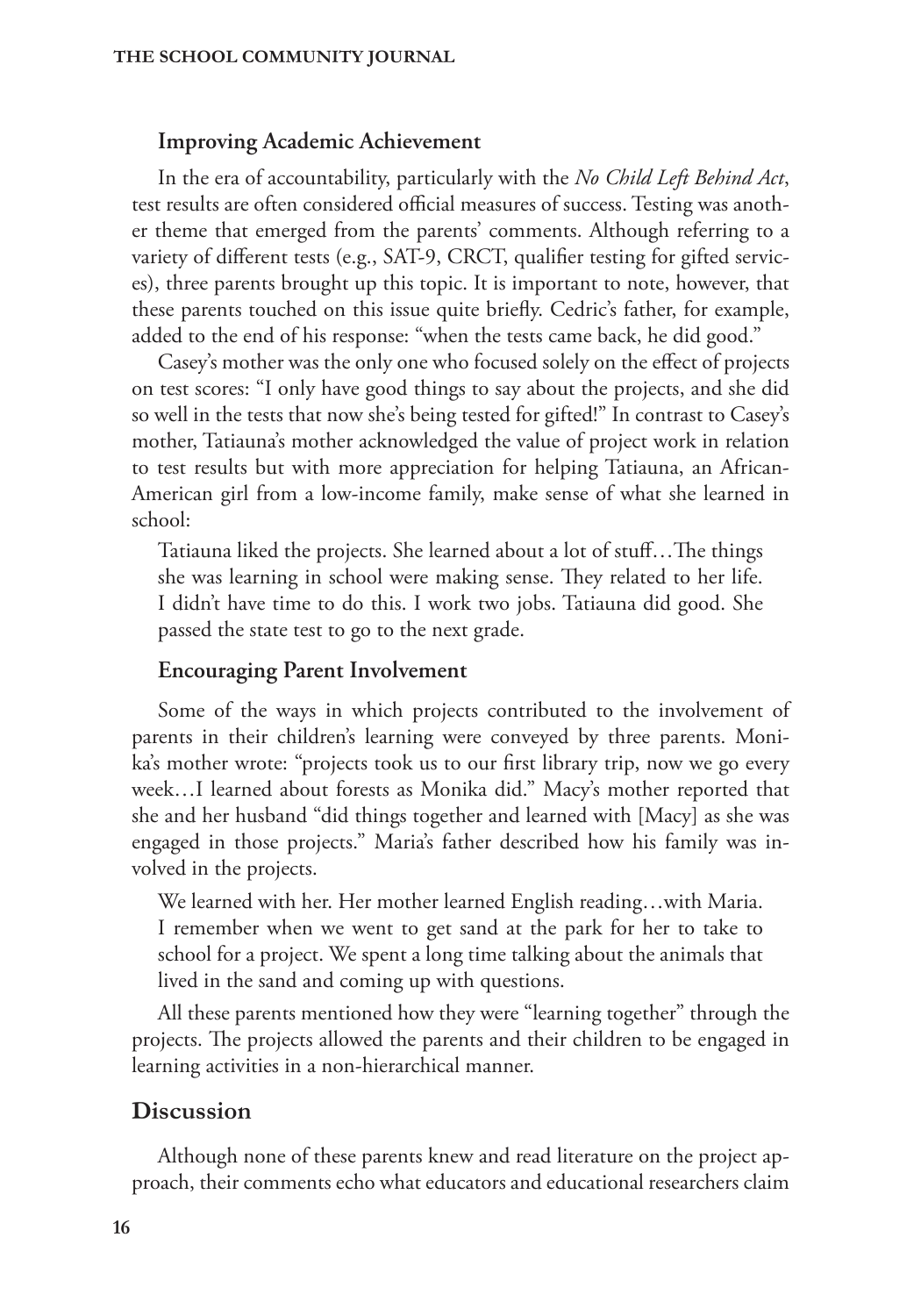to be advantages of learning through projects. First, the parents reported how projects helped their children's motivation for learning and curbed inappropriate behaviors. Katz and Chard (2000) argued that project work promotes children's intrinsic motivation for learning by capitalizing on their interest in the work and by making activities personally meaningful to them. Just as Cedric's father noted above about his son developing a purpose, "the sense of purpose with which children engage in a project activity is just as important as the completion of a particular piece of work" (p. 14). Katz and Chard also described that an open curriculum like a project has more external sources of stimulation than the traditional formal curriculum. By providing enough external sources of stimulation, projects help children—particularly those with behavioral problems—focus on their study, not disrupting the learning environment to create stimulation.

Second, the parents recognized that projects contributed to building a community of learners. The stories of the ESOL children being able to participate in learning activities from the first day in a new classroom, a gifted child wanting to stay in the regular classroom and learn with her heterogeneous-ability peers, and a child improving peer relationships and self-esteem by working on projects all correspond to Chard's (1998) assertion that the project approach lends itself to inclusive classrooms. According to Katz (1995), children tolerate a wider range of individual differences and behaviors in projects due to heterogeneous groups. They learn cooperation and sharing and help one another more frequently than they do in the traditional formal instruction time. Monika's mother attested how projects positively influenced her child's subjective "feelings" about her work and her relationships with others. Through friendships developed in cooperative learning, projects promote children's social competence and positive self-image (Katz & Chard, 2000; Katz & McClellan, 1997) and thus have both academic and social advantages (Katz, Evangelou, & Hartman, 1990).

Third, the parents noted that projects allowed children to utilize their strengths and their prior knowledge for their learning. Macy's mother observed that projects value "children's intellectual powers" (Katz & Chard, 2000, p. 7). Kay Lynn's mother appreciated how projects help develop "the mastery disposition" (Katz & Chard, p. 42) by seeking challenge and maintaining high persistence when facing difficulties. Katz (1998) summarized that a project "increases children's confidence in their own intellectual powers, and strengthens their dispositions to continue learning" (p. 28).

Fourth, three parents mentioned how projects helped their children's test results. We note, however, that overall the parents did not give as much importance to testing as they did to their children's wanting to learn through the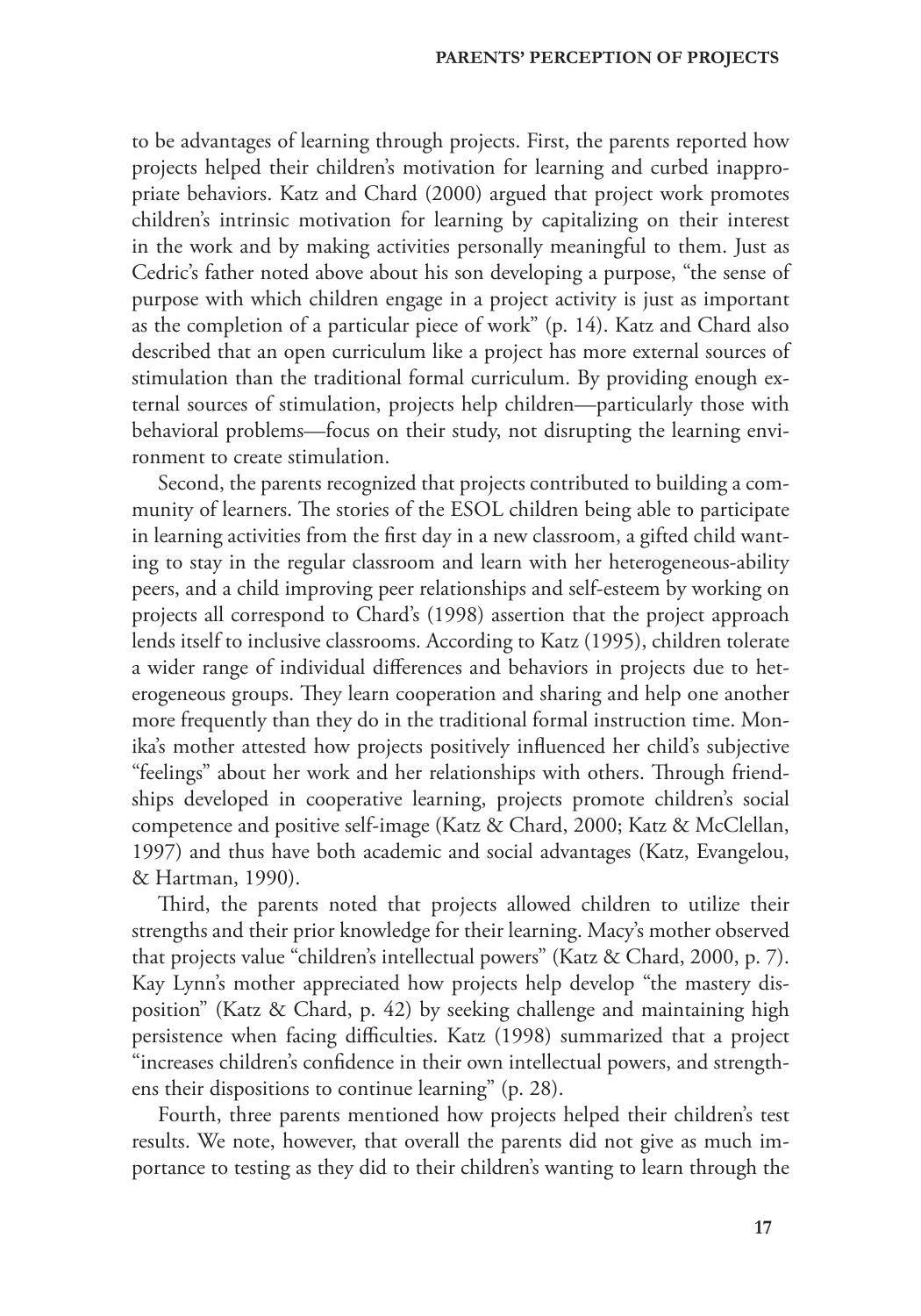projects. This result is quite encouraging, given that many early childhood teachers might be hesitant to implement the project approach due to their concern about parents' attention to their children's testing results, particularly in the current climate of the *No Child Left Behind Act*. Projects, in fact, provide meaningful contexts for children to acquire and apply skills and knowledge and contribute to long-term academic, intellectual, and social development (Katz & Chard, 2000). Making sense of learning in school, as Tatiauna's mother described, is one of the significant intellectual dispositions. Katz and Chard also argued that "[in] project work . . . the children and the teacher are accountable together" (p. 17). Children are held accountable for their learning in a project by reflecting on and evaluating the process and product of their work.

Finally, the parents acknowledged that they became involved in their children's education and learned with them through the projects. The banking system of education (Freire, 1970), which proposes parents and teachers deposit knowledge in children's minds as money in a bank, is exchanged for a model in which parents and children participate in learning activities together by going to the library, talking over dinner, observing at a park, and so on. Projects provide ample opportunities for parents to serve as experts, to teach relevant skills, to be co-learners, to identify resources in their communities, to observe teachers interacting with children, and to raise expectations for their children's education (Helm & Beneke, 2003). Helm and Beneke also pointed out that by encouraging parents to participate in their children's investigations, teachers are more likely to provide culturally sensitive activities.

## **Conclusion**

Although much literature describes how to do projects with young children, few empirical studies have investigated what parents think about their children's learning through the project approach. If we as educators take seriously the idea that every parent is a child's first teacher (Powell, 1995), we need to learn more about parents' views of what is good for their children's learning and development. In our effort to remedy these omissions in literature, we received overwhelmingly positive reactions to the project approach from a group of culturally and economically diverse parents. These parents' comments align with claims made by many educators and educational researchers supporting project methods.

The results of this study are encouraging. Yet, we believe more research is needed to identify issues that this preliminary study could not address due to its limitations. For example, although the parents in this study knew that Mariana would no longer teach their children and thus their comments would not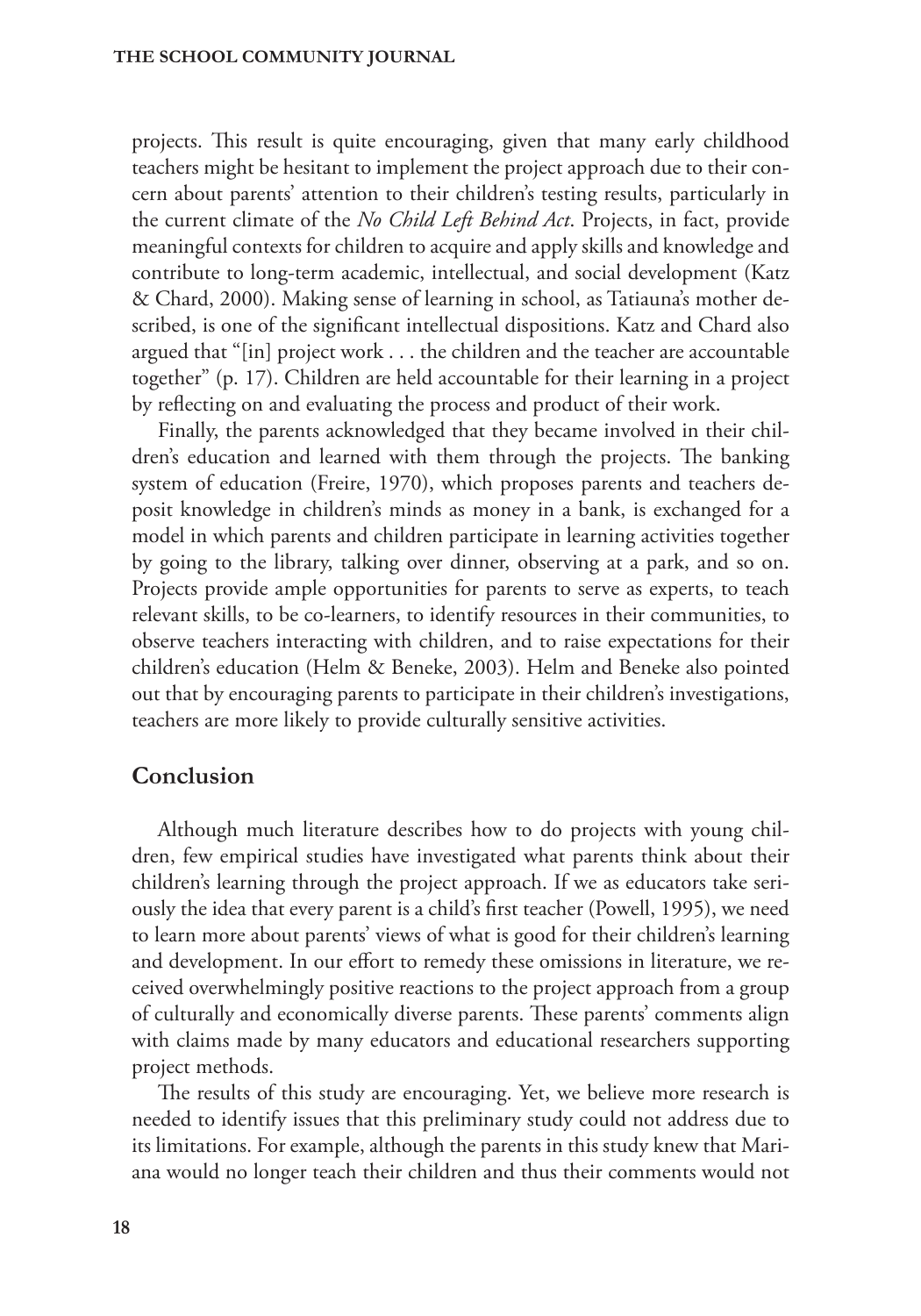negatively influence their children's lives in school, some parents might have had difficulties in discussing issues in a detailed and honest manner in their responses to the questionnaire-style letter. Such issues may be examined in our next stage of research through in-depth interviews with some, if not all, of these parents.

We invite early childhood educators to join us to explore how to make learning experiences meaningful to children and their families. A deep understanding of perceptions that our students' parents may have about learning activities should be our first step toward working with the parents for their children's successful education.

#### **References**

- Bogdan, R. C., & Biklen, S. K. (1992). *Qualitative research for education: An introduction to theory and methods* (2nd ed.). Boston: Allyn & Bacon.
- Chard, S. C. (1998). The project approach: Developing curriculum with children. New York: Scholastic.
- Charmaz, K. (2002). Qualitative interviewing and grounded theory analysis. In J. Gubrium & J. A. Holstein (Eds.), *Handbook of interview research*. Thousand Oaks, CA: Sage.
- Freire, P. (1970). *Pedagogy of the oppressed*. New York: Continuum.
- Glesne, C., & Peshkin, A. (1992). *Becoming qualitative researchers: An introduction*. White Plains, NY: Longman.
- Gordon, A. M., & Browne, K. W. (2004). *Beginnings & beyond: Foundations in early childhood education.* Clifton Park, NY: Delmar Learning.
- Helm, J. H., & Beneke, S. (Eds.). (2003). *The power of projects: Meeting contemporary challenges in early childhood classrooms—strategies & solutions*. New York: Teachers College Press & Washington, DC: NAEYC.
- Helm, J. H., & Katz, L. G. (2001). *Young investigators: The project approach in the early years.* New York: Teachers College Press.
- Katz, L., & McClellan, D. E. (1997). *Fostering children's social competence: The teacher's role*. Washington, DC: National Association for the Education of Young Children.
- Katz, L. G. (1994). The project approach. *ERIC Digest*. Champaign, IL: ERIC Clearinghouse on Elementary and Early Childhood Education. Retrieved on July 9, 2004, from http:// ceep.crc.uiuc.edu/eecearchive/digests/1994/lk-pro94.html
- Katz, L. G. (1995). *Talks with teachers of young children: A collection.* Norwood, NJ: Ablex.
- Katz, L. G. (1998). What can we learn from Reggio Emilia? In C. Edwards, L. Gandini, & G. Forman (Eds.), *The hundred languages of children: The Reggio Emilia approach—advanced reflections* (2nd ed., pp. 27-48). Greenwich, CT: Ablex.
- Katz, L. G., & Chard, S. C. (1989). *Engaging children's minds: The project approach*. Norwood, NJ: Ablex.
- Katz, L. G., & Chard, S. C. (2000). *Engaging children's minds: The project approach* (2<sup>nd</sup> ed.). Stamford, CT: Ablex.
- Katz, L. G., Evangelou, D., & Hartman, J. A. (1990). *The case of mixed-age groupings in early education*. Washington, DC: National Association for the Education of Young Children.
- Kilpatrick, W. H. (1918). The project method. *Teachers College Record, XIX*, 319-335.